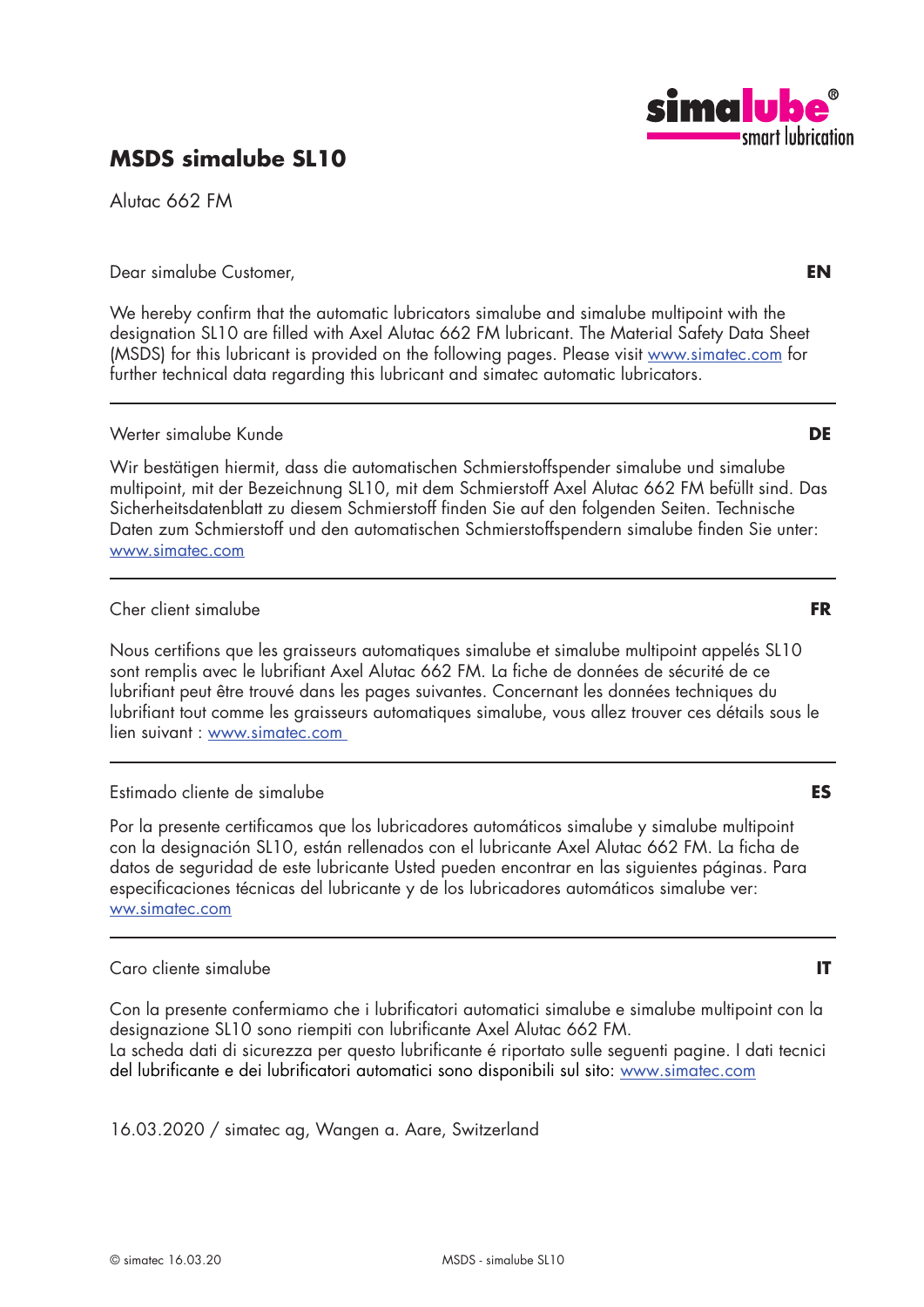

# **SAFETY DATA SHEET**

This safety data sheet was created pursuant to the requirements of: Regulation (EC) No. 1907/2006 and Regulation (EC) No. 1272/2008

## **Alutac 662 FM**

**Revision date** 16-Mar-2020 **Supersedes date** 23-Jul-2019 **Revision Number** 3

## **SECTION 1: Identification of the substance/mixture and of the company/undertaking**

**1.1. Product identifier** 

**Product Name Alutac 662 FM** 

#### **1.2. Relevant identified uses of the substance or mixture and uses advised against**

**Recommended use Commended use Eubricating grease.**<br>
Uses advised against **No** information avail

**Uses advised against** No information available.

**1.3. Details of the supplier of the safety data sheet** 

**Manufacturer** Axel France SAS 30 Rue de Pied de Fond Z.I. St Liguaire CS 98821 79028 Niort Cedex France Telephone: +33 549 77 13 71

**For further information, please contact**  hse.support@axelch.com

#### **1.4. Emergency telephone number**

Emergency telephone +46 (0) 303 332500 during working hours.

| <b>Emergency telephone</b><br>- §45 - (EC)1272/2008 |                                                    |
|-----------------------------------------------------|----------------------------------------------------|
| Europe                                              | 1410<br>ے ا                                        |
| France                                              | (0)<br><b>IORFILA:</b><br>ົດລ<br>45 42 59 59<br>აა |

## **SECTION 2: Hazards identification**

#### **2.1. Classification of the substance or mixture**

*Regulation (EC) No 1272/2008* 

This mixture is classified as not hazardous according to regulation (EC) 1272/2008 [CLP]

#### **2.2. Label elements**

This mixture is classified as not hazardous according to regulation (EC) 1272/2008 [CLP]

#### **EU Specific Hazard Statements**

EUH210 - Safety data sheet available on request

#### **2.3. Other hazards**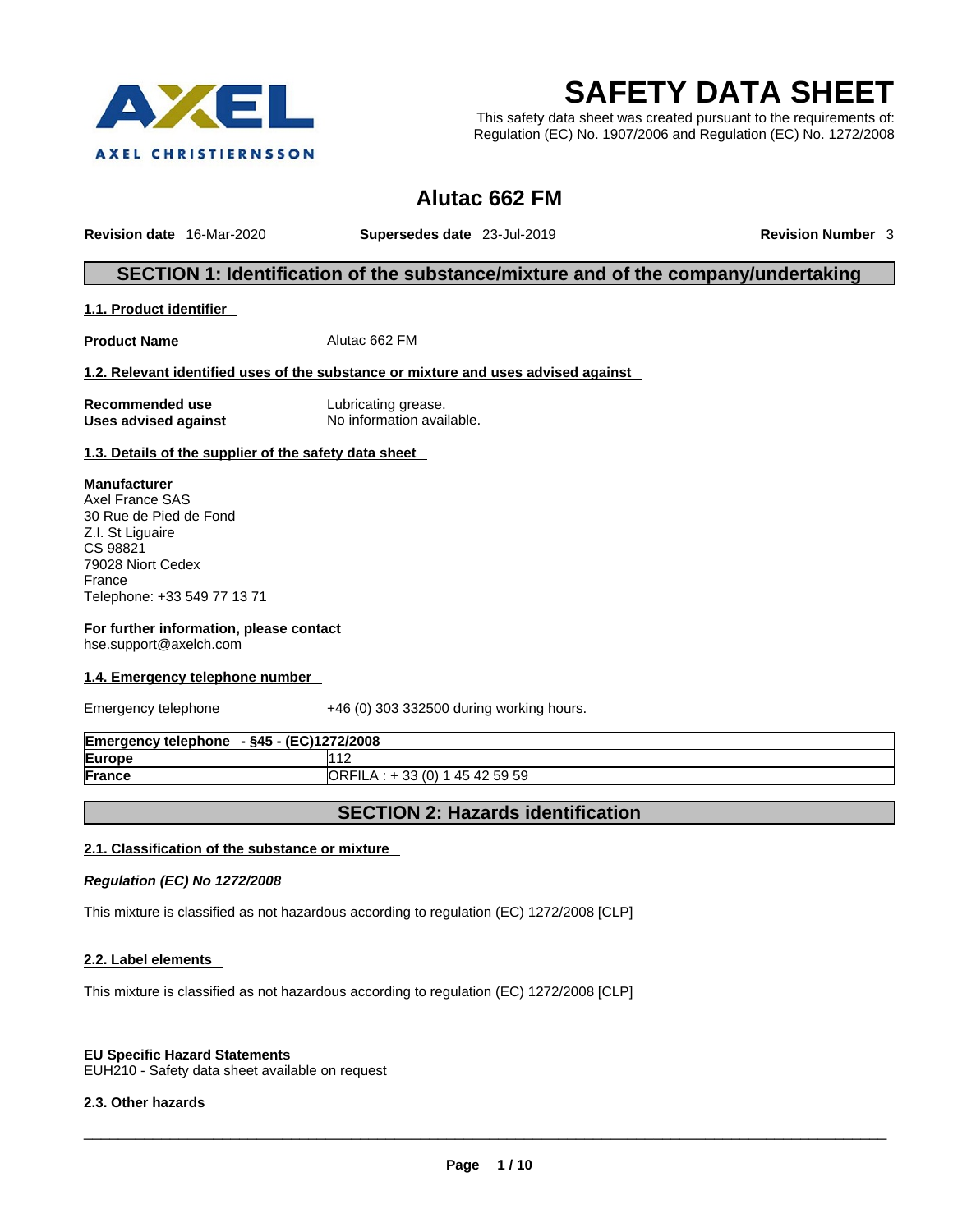The components in this formulation do not meet the criteria for classification as PBT or vPvB.

## **SECTION 3: Composition/information on ingredients**

#### **3.1 Substances**

Not applicable.

#### **3.2 Mixtures**

This mixture is classified as not hazardous according to regulation (EC) 1272/2008 [CLP]

| Chemical name                      | EC No     | CAS No     | Weight-% | <b>Classification</b><br>according to<br>Regulation (EC) No.<br>1272/2008 [CLP] | <b>REACH</b> registration<br>number    |
|------------------------------------|-----------|------------|----------|---------------------------------------------------------------------------------|----------------------------------------|
| Decanedioic acid,<br>disodium salt | 241-300-3 | 17265-14-4 | < 1.2    |                                                                                 | Eye Irrit. 2 (H319)   01-2120762063-61 |

**Ingredient comments** This product is a aluminiumthickened lubricating grease based on polyalphaolefins with additives.

#### **Full text of H- and EUH-phrases: see section 16**

#### **SECTION 4: First aid measures**

#### **4.1. Description of first aid measures**

| <b>Inhalation</b>                                                | Move to fresh air in case of accidental inhalation of vapours.                                                                                                  |
|------------------------------------------------------------------|-----------------------------------------------------------------------------------------------------------------------------------------------------------------|
| Eye contact                                                      | Rinse thoroughly with plenty of water, also under the eyelids.                                                                                                  |
| <b>Skin contact</b>                                              | Wash skin with soap and water. In the case of skin irritation or allergic reactions see a<br>doctor.                                                            |
| Ingestion                                                        | Clean mouth with water and drink afterwards plenty of water. Do not induce vomiting<br>without medical advice. Get medical attention if symptoms occur.         |
| 4.2. Most important symptoms and effects, both acute and delayed |                                                                                                                                                                 |
| <b>Symptoms</b>                                                  | No information available.                                                                                                                                       |
|                                                                  | 4.3. Indication of any immediate medical attention and special treatment needed                                                                                 |
| Note to doctors                                                  | Treat symptomatically.                                                                                                                                          |
|                                                                  | <b>SECTION 5: Firefighting measures</b>                                                                                                                         |
| 5.1. Extinguishing media                                         |                                                                                                                                                                 |
| <b>Suitable Extinguishing Media</b>                              | Use extinguishing measures that are appropriate to local circumstances and the<br>surrounding environment. CO2, dry chemical, dry sand, alcohol-resistant foam. |
| Unsuitable extinguishing media                                   | Do not use a solid water stream as it may scatter and spread fire.                                                                                              |
| 5.2. Special hazards arising from the substance or mixture       |                                                                                                                                                                 |
| Specific hazards arising from the<br>chemical                    | Fire may produce irritating, corrosive and/or toxic gases.                                                                                                      |
| 5.3. Advice for firefighters                                     |                                                                                                                                                                 |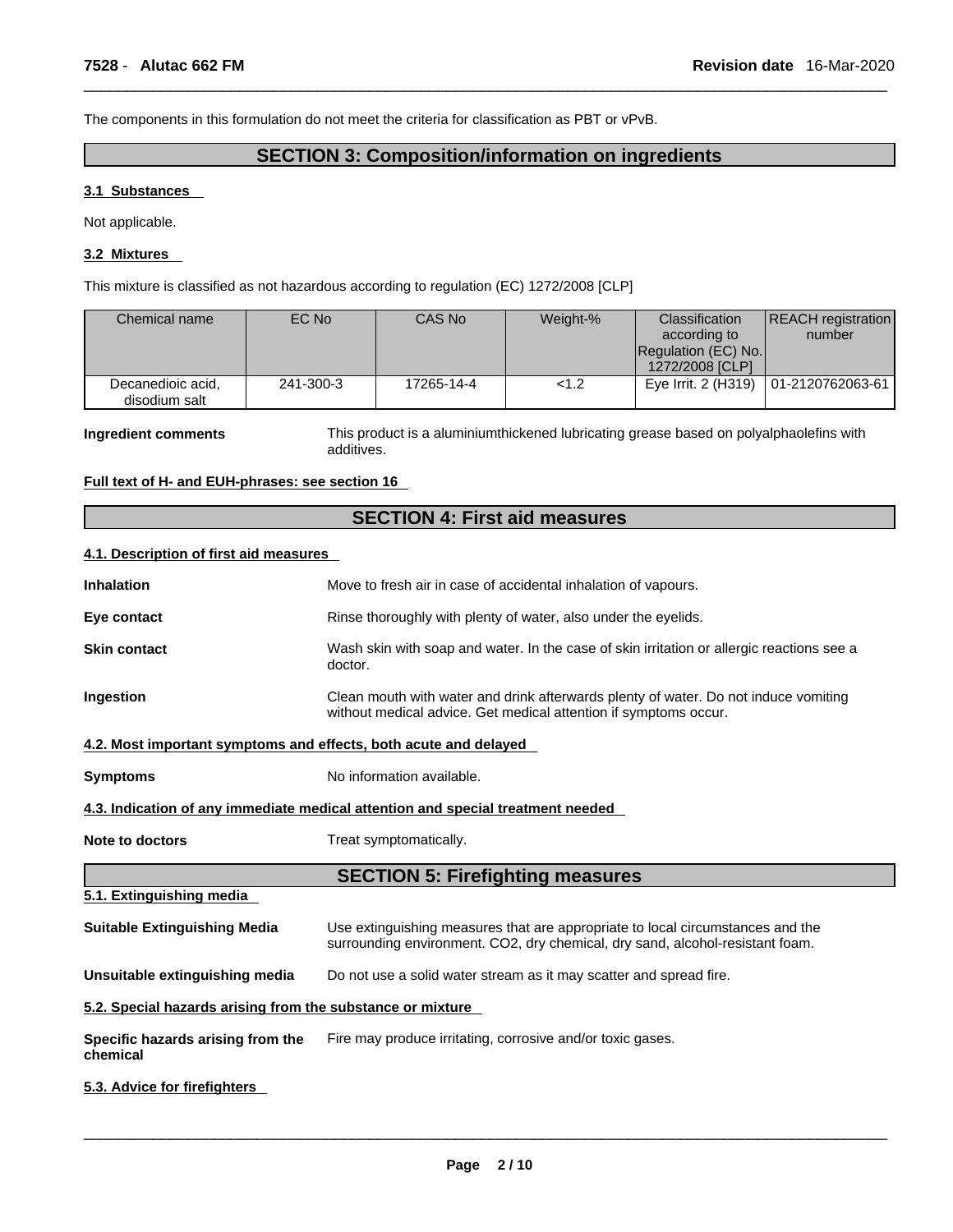| 7528 - Alutac 662 FM                                              | Revision date 16-Mar-2020                                                                                                                                     |
|-------------------------------------------------------------------|---------------------------------------------------------------------------------------------------------------------------------------------------------------|
| Special protective equipment for<br>fire-fighters                 | Firefighters should wear self-contained breathing apparatus and full firefighting turnout<br>gear. Use personal protection equipment.                         |
|                                                                   | <b>SECTION 6: Accidental release measures</b>                                                                                                                 |
|                                                                   | 6.1. Personal precautions, protective equipment and emergency procedures                                                                                      |
| <b>Personal precautions</b>                                       | Ensure adequate ventilation. Extremely slippery when spilled.                                                                                                 |
| For emergency responders                                          | Use personal protection recommended in Section 8.                                                                                                             |
| <b>6.2. Environmental precautions</b>                             |                                                                                                                                                               |
| <b>Environmental precautions</b>                                  | See Section 12 for additional Ecological Information.                                                                                                         |
| 6.3. Methods and material for containment and cleaning up         |                                                                                                                                                               |
| <b>Methods for containment</b>                                    | Prevent further leakage or spillage if safe to do so.                                                                                                         |
| Methods for cleaning up                                           | Take up with sand or other noncombustible absorbent material and place into containers for<br>later disposal.                                                 |
| Prevention of secondary hazards                                   | Clean contaminated objects and areas thoroughly observing environmental regulations.                                                                          |
| 6.4. Reference to other sections                                  |                                                                                                                                                               |
| Reference to other sections                                       | See section 8 for more information. See section 13 for more information.                                                                                      |
|                                                                   | <b>SECTION 7: Handling and storage</b>                                                                                                                        |
| 7.1. Precautions for safe handling                                |                                                                                                                                                               |
| Advice on safe handling                                           | Ensure adequate ventilation. Avoid contact with eyes and prolonged or repeated contact<br>with skin.                                                          |
| <b>General hygiene considerations</b>                             | Handle in accordance with good industrial hygiene and safety practice.                                                                                        |
| 7.2. Conditions for safe storage, including any incompatibilities |                                                                                                                                                               |
| <b>Storage Conditions</b>                                         | Keep container tightly closed in a dry and well-ventilated place. Keep at a temperature not<br>exceeding 45 °C.                                               |
| 7.3. Specific end use(s)                                          |                                                                                                                                                               |
| <b>Risk Management Methods (RMM)</b>                              | The information required is contained in this Material Safety Data Sheet.                                                                                     |
|                                                                   | <b>SECTION 8: Exposure controls/Personal protection</b>                                                                                                       |
| 8.1. Control parameters                                           |                                                                                                                                                               |
| <b>Exposure Limits</b>                                            | This product, as supplied, does not contain any hazardous materials with occupational<br>exposure limits established by the region specific regulatory bodies |

**Derived No Effect Level (DNEL)** No information available.

**Predicted No Effect Concentration** No information available. **(PNEC)** 

**8.2. Exposure controls**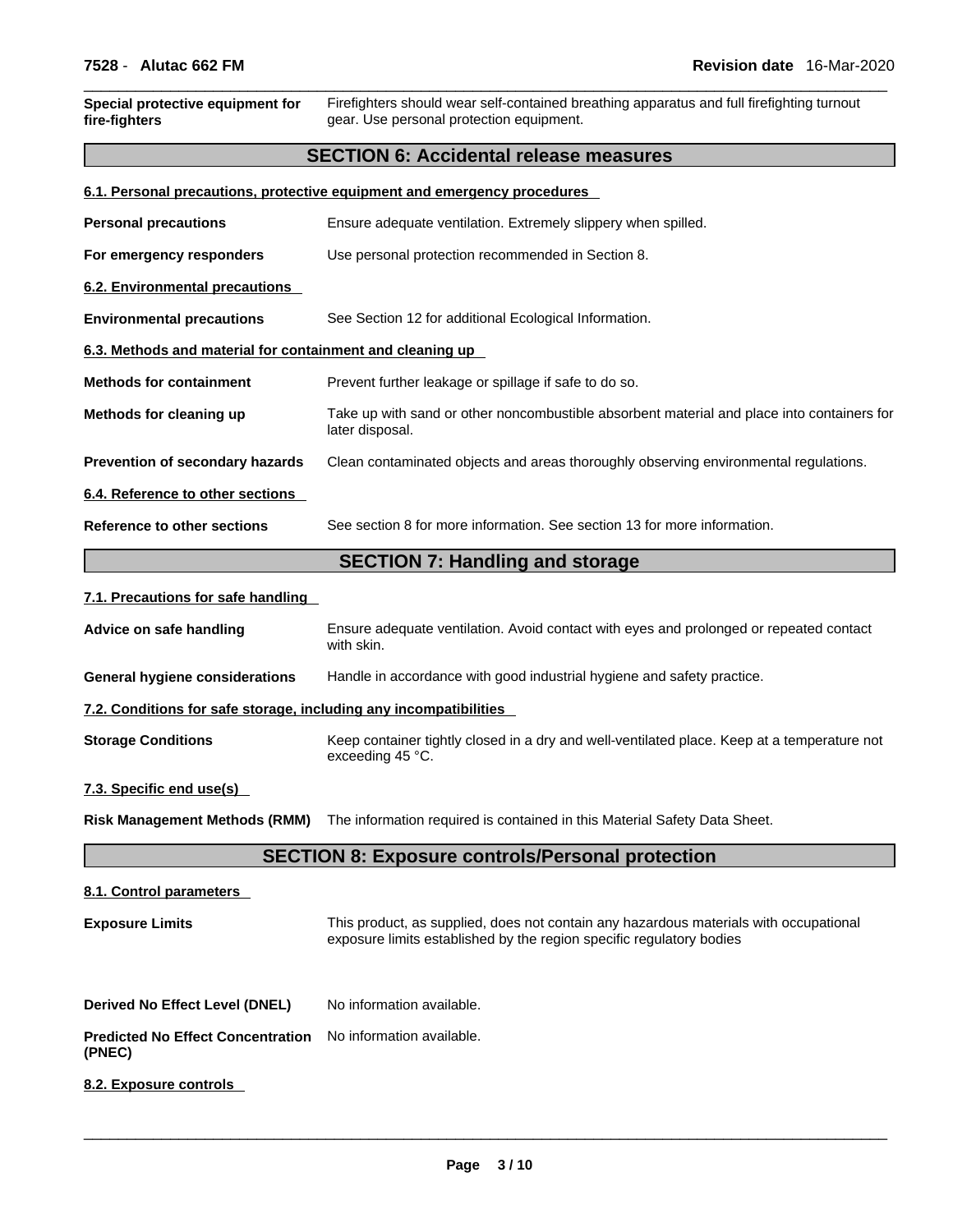**Personal protective equipment**

## **Engineering controls Eyewash stations**

# Ventilation systems

| <b>Hand protection</b>                 | Wear suitable gloves tested to EN 374. Nitrile rubber. Ensure that the breakthrough time of<br>the glove material is not exceeded. Refer to glove supplier for information on breakthrough<br>time for specific gloves. |
|----------------------------------------|-------------------------------------------------------------------------------------------------------------------------------------------------------------------------------------------------------------------------|
| <b>Eye/face protection</b>             | No special protective equipment required. If splashes are likely to occur, wear safety<br>glasses with side-shields.                                                                                                    |
| Skin and body protection               | No special protective equipment required.                                                                                                                                                                               |
| <b>Respiratory protection</b>          | None under normal use conditions. In case of mist, spray or aerosol exposure wear suitable<br>personal respiratory protection and protective suit.                                                                      |
| General hygiene considerations         | Handle in accordance with good industrial hygiene and safety practice.                                                                                                                                                  |
| <b>Environmental exposure controls</b> | Prevent product from entering drains.                                                                                                                                                                                   |
|                                        |                                                                                                                                                                                                                         |

## **SECTION 9: Physical and chemical properties**

## **9.1. Information on basic physical and chemical properties**

| <b>Physical state</b><br>Appearance<br>Colour<br>Odour<br><b>Odour threshold</b>                                                                                                                                  | Semi-Solid<br>No information available<br>white<br>No information available<br>No information available |                                                                                                                                                                                                                              |  |
|-------------------------------------------------------------------------------------------------------------------------------------------------------------------------------------------------------------------|---------------------------------------------------------------------------------------------------------|------------------------------------------------------------------------------------------------------------------------------------------------------------------------------------------------------------------------------|--|
| <b>Property</b><br>рH<br>Melting point / freezing point<br>Boiling point / boiling range<br><b>Flash point</b><br><b>Evaporation rate</b><br>Flammability (solid, gas)                                            | Values<br>> 150 °C / > 302 °F                                                                           | Remarks • Method<br>No information available<br>No information available<br>No information available<br>Based on base oils<br>No information available<br>No information available                                           |  |
| <b>Flammability Limit in Air</b><br>Upper flammability or explosive<br>limits                                                                                                                                     | No data available                                                                                       | No information available                                                                                                                                                                                                     |  |
| Lower flammability or explosive<br>limits                                                                                                                                                                         | No data available                                                                                       |                                                                                                                                                                                                                              |  |
| Vapour pressure<br>Vapour density<br><b>Relative density</b><br><b>Water solubility</b><br>Solubility(ies)<br><b>Partition coefficient</b><br><b>Autoignition temperature</b><br><b>Decomposition temperature</b> | Insoluble in water                                                                                      | No information available<br>No information available<br>No information available<br>No information available<br>No information available<br>No information available<br>No information available<br>No information available |  |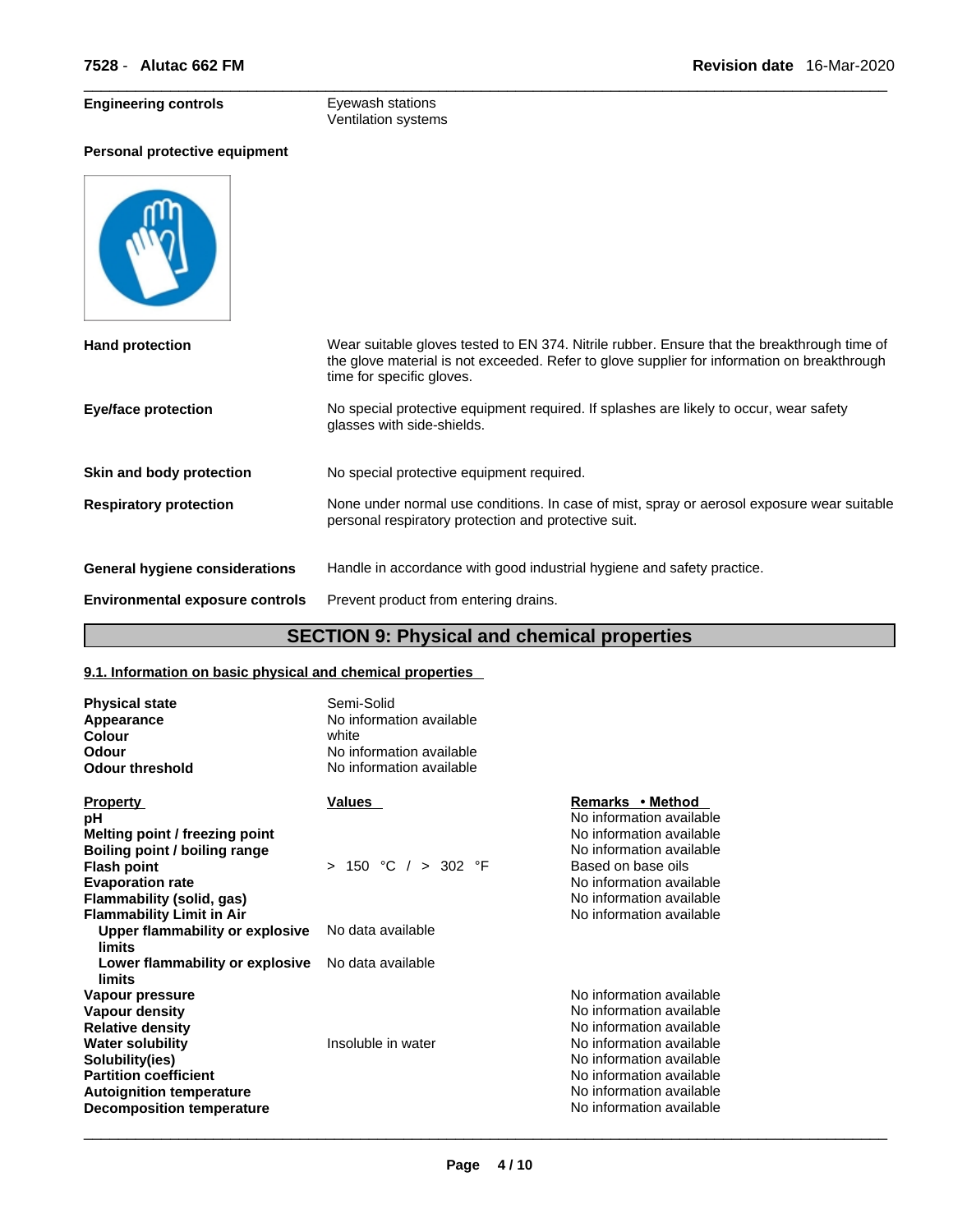| <b>Kinematic viscosity</b><br><b>Dynamic viscosity</b>             | $> 20.5$ mm <sup>2</sup> /s                                                  | @ 40 °C<br>No information available                                                       |
|--------------------------------------------------------------------|------------------------------------------------------------------------------|-------------------------------------------------------------------------------------------|
| 9.2. Other information                                             |                                                                              |                                                                                           |
| <b>Explosive properties</b><br><b>Oxidising properties</b>         | None under normal use conditions<br>No information available                 |                                                                                           |
| VOC Content (%)<br><b>Liquid Density</b>                           | 0<br>< 1000 kg/m <sup>3</sup> @ 25 °C / 77 °F                                |                                                                                           |
|                                                                    | <b>SECTION 10: Stability and reactivity</b>                                  |                                                                                           |
| 10.1. Reactivity                                                   |                                                                              |                                                                                           |
| <b>Reactivity</b>                                                  | Stable.                                                                      |                                                                                           |
| 10.2. Chemical stability                                           |                                                                              |                                                                                           |
| <b>Stability</b>                                                   | Stable under normal conditions.                                              |                                                                                           |
| 10.3. Possibility of hazardous reactions                           |                                                                              |                                                                                           |
| Possibility of hazardous reactions                                 | None under normal processing.                                                |                                                                                           |
| 10.4. Conditions to avoid                                          |                                                                              |                                                                                           |
| <b>Conditions to avoid</b>                                         | Excessive heat.                                                              |                                                                                           |
| 10.5. Incompatible materials                                       |                                                                              |                                                                                           |
| Incompatible materials                                             | Strong oxidising agents.                                                     |                                                                                           |
| 10.6. Hazardous decomposition products                             |                                                                              |                                                                                           |
| Hazardous decomposition products None under normal use conditions. |                                                                              |                                                                                           |
|                                                                    | <b>SECTION 11: Toxicological information</b>                                 |                                                                                           |
| 11.1. Information on toxicological effects                         |                                                                              |                                                                                           |
| <b>Product Information</b>                                         |                                                                              | Product does not present an acute toxicity hazard based on known or supplied information  |
| Information on likely routes of exposure                           |                                                                              |                                                                                           |
| <b>Inhalation</b>                                                  | available.                                                                   | Not an expected route of exposure. Specific test data for the substance or mixture is not |
| Eye contact                                                        | Not expected to cause eye irritation.                                        |                                                                                           |
| <b>Skin contact</b>                                                | irritation.                                                                  | Non-irritating during normal use. Prolonged or repeated contact may dry skin and cause    |
| Ingestion                                                          | large amounts.                                                               | No known hazard by swallowing. May cause gastrointestinal discomfort if consumed in       |
|                                                                    | Symptoms related to the physical, chemical and toxicological characteristics |                                                                                           |
| <b>Symptoms</b>                                                    | No information available.                                                    |                                                                                           |
| Numerical measures of toxicity                                     |                                                                              |                                                                                           |
|                                                                    |                                                                              |                                                                                           |

**Acute toxicity**

**The following values are calculated based on chapter 3.1 of the GHS document**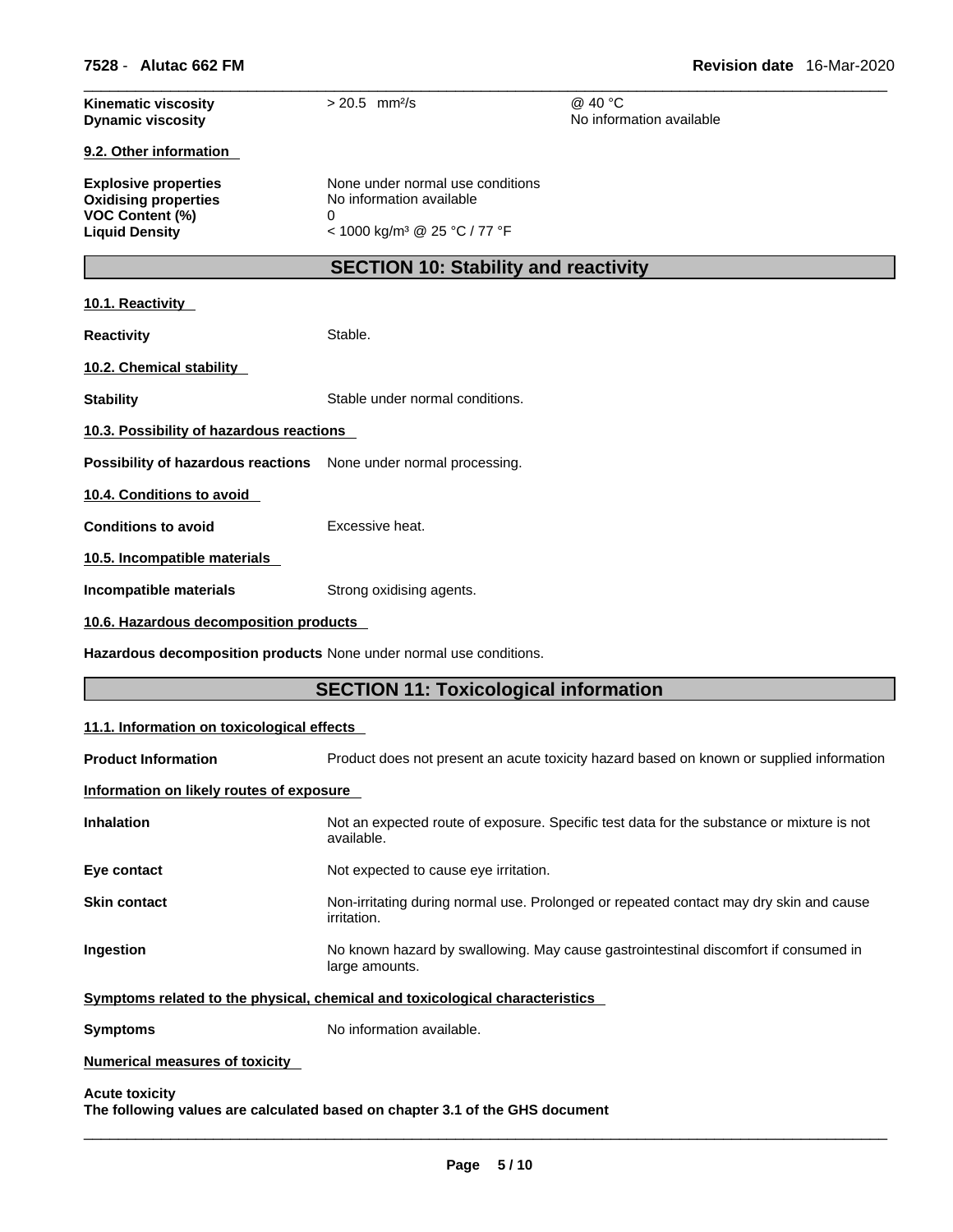| ATEmix (oral)                 | 4.844,60 mg/kg               |
|-------------------------------|------------------------------|
| ATEmix (dermal)               | 2.223,10 mg/kg               |
| ATEmix (inhalation-dust/mist) | $5,33 \, \text{mg}/\text{l}$ |

#### **Unknown acute toxicity**

Not applicable.

**Component Information**

| Chemical name                                                                              | Oral LD50          | Dermal LD50                                                       | Inhalation LC50 |
|--------------------------------------------------------------------------------------------|--------------------|-------------------------------------------------------------------|-----------------|
| Decanedioic acid, disodium salt                                                            | > 2000 mg/kg (Rat) | $>$ 5000 mg/kg (Rabbit)                                           |                 |
| Delayed and immediate effects as well as chronic effects from short and long-term exposure |                    |                                                                   |                 |
| <b>Skin corrosion/irritation</b>                                                           |                    | Based on available data, the classification criteria are not met. |                 |
| Serious eye damage/eye irritation                                                          |                    | Based on available data, the classification criteria are not met. |                 |
| <b>Respiratory or skin sensitisation</b>                                                   |                    | Based on available data, the classification criteria are not met. |                 |
| <b>Germ cell mutagenicity</b>                                                              |                    | Based on available data, the classification criteria are not met. |                 |
| Carcinogenicity                                                                            |                    | Based on available data, the classification criteria are not met. |                 |

| <b>Reproductive toxicity</b>    | Based on available data, the classification criteria are not met. |
|---------------------------------|-------------------------------------------------------------------|
| <b>STOT - single exposure</b>   | Based on available data, the classification criteria are not met. |
| <b>STOT - repeated exposure</b> | Based on available data, the classification criteria are not met. |

#### **Aspiration hazard** Based on available data, the classification criteria are not met.

## **SECTION 12: Ecological information**

|  | 12.1. Toxicity |
|--|----------------|
|--|----------------|

| <b>Ecotoxicity</b>       | Not considered to be harmful to aquatic life.                               |
|--------------------------|-----------------------------------------------------------------------------|
| Unknown aquatic toxicity | Contains 0 % of components with unknown hazards to the aquatic environment. |

## **12.2. Persistence and degradability**

| Persistence and degradability            | Not readily biodegradable.                                                                        |
|------------------------------------------|---------------------------------------------------------------------------------------------------|
| 12.3. Bioaccumulative potential          |                                                                                                   |
| <b>Bioaccumulation</b>                   | Material does not bioaccumulate.                                                                  |
| 12.4. Mobility in soil                   |                                                                                                   |
| <b>Mobility in soil</b>                  | After release, adsorbs onto soil.                                                                 |
| <b>Mobility</b>                          | Insoluble in water.                                                                               |
| 12.5. Results of PBT and vPvB assessment |                                                                                                   |
| <b>PBT and vPvB assessment</b>           | The components in this formulation do not meet the criteria for classification as PBT or<br>vPvB. |
| 12.6. Other adverse effects              |                                                                                                   |
| Other adverse effects                    | No information available.                                                                         |
|                                          |                                                                                                   |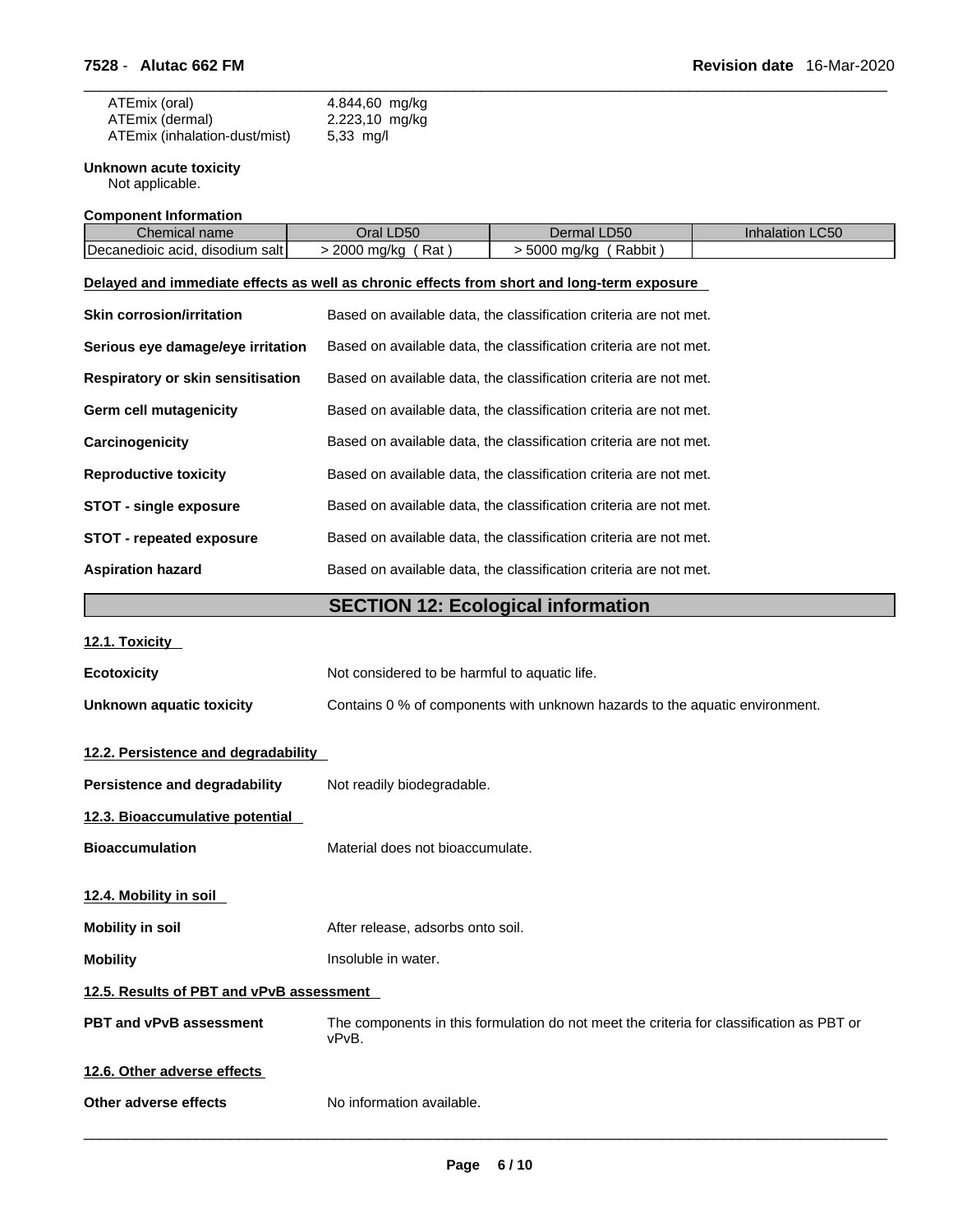## **SECTION 13: Disposal considerations**

#### **13.1. Waste treatment methods**

| Disposal should be in accordance with applicable regional, national and local laws and<br>Waste from residues/unused<br>regulations. Dispose of contents/container to industrial incineration plant. Should not be<br>products<br>released into the environment. Use personal protection recommended in Section 8. |  |
|--------------------------------------------------------------------------------------------------------------------------------------------------------------------------------------------------------------------------------------------------------------------------------------------------------------------|--|
|                                                                                                                                                                                                                                                                                                                    |  |

#### **Waste codes / waste designations** 13 08 99\* **according to EWC / AVV**

## **SECTION 14: Transport information**

#### **IMDG**

|            | 14.1 UN number<br>14.2 UN proper shipping name<br>14.3 Transport hazard class(es)<br>14.4 Packing group<br>14.5 Marine pollutant<br>14.6 Special precautions for user | Not regulated<br>Not regulated<br>Not regulated<br>Not regulated<br>Not applicable<br>None |
|------------|-----------------------------------------------------------------------------------------------------------------------------------------------------------------------|--------------------------------------------------------------------------------------------|
| <b>RID</b> |                                                                                                                                                                       |                                                                                            |
|            | 14.1 UN number                                                                                                                                                        | Not regulated                                                                              |
|            | 14.2 UN proper shipping name                                                                                                                                          | Not regulated                                                                              |
|            | 14.3 Transport hazard class(es)                                                                                                                                       | Not regulated                                                                              |
|            | 14.4 Packing group<br>14.5 Environmental hazards                                                                                                                      | Not regulated<br>Not applicable                                                            |
|            | 14.6 Special precautions for user                                                                                                                                     | None                                                                                       |
|            |                                                                                                                                                                       |                                                                                            |
| <u>ADR</u> |                                                                                                                                                                       |                                                                                            |
|            | 14.1 UN number                                                                                                                                                        | Not regulated                                                                              |
|            | 14.2 UN proper shipping name                                                                                                                                          | Not regulated                                                                              |
|            | 14.3 Transport hazard class(es)                                                                                                                                       | Not regulated                                                                              |
|            | 14.4 Packing group                                                                                                                                                    | Not regulated                                                                              |
|            | 14.5 Environmental hazards                                                                                                                                            | Not applicable                                                                             |
|            | 14.6 Special precautions for user                                                                                                                                     | None                                                                                       |
| IATA       |                                                                                                                                                                       |                                                                                            |
|            | 14.1 UN number                                                                                                                                                        | Not regulated                                                                              |
|            | 14.2 UN proper shipping name                                                                                                                                          | Not regulated                                                                              |
|            | 14.3 Transport hazard class(es)                                                                                                                                       | Not regulated                                                                              |
|            | 14.4 Packing group                                                                                                                                                    | Not regulated                                                                              |
|            | 14.5 Environmental hazards                                                                                                                                            | Not applicable                                                                             |
|            | 14.6 Special precautions for user                                                                                                                                     | None                                                                                       |
|            | <u>ICAO (air)</u>                                                                                                                                                     |                                                                                            |
|            | 14.1 UN number                                                                                                                                                        | Not regulated                                                                              |
|            | 14.2 UN proper shipping name                                                                                                                                          | Not regulated                                                                              |
|            | 14.3 Transport hazard class(es)                                                                                                                                       | Not regulated                                                                              |
|            | 14.4 Packing group                                                                                                                                                    | Not regulated                                                                              |
|            | 14.5 Environmental hazards                                                                                                                                            | Not applicable                                                                             |
|            | 14.6 Special precautions for user                                                                                                                                     | None                                                                                       |

## **14.7. Transport in bulk according to Annex II of MARPOL and the IBC Code**

No information available

## **SECTION 15: Regulatory information**

#### **15.1. Safety, health and environmental regulations/legislation specific for the substance or mixture**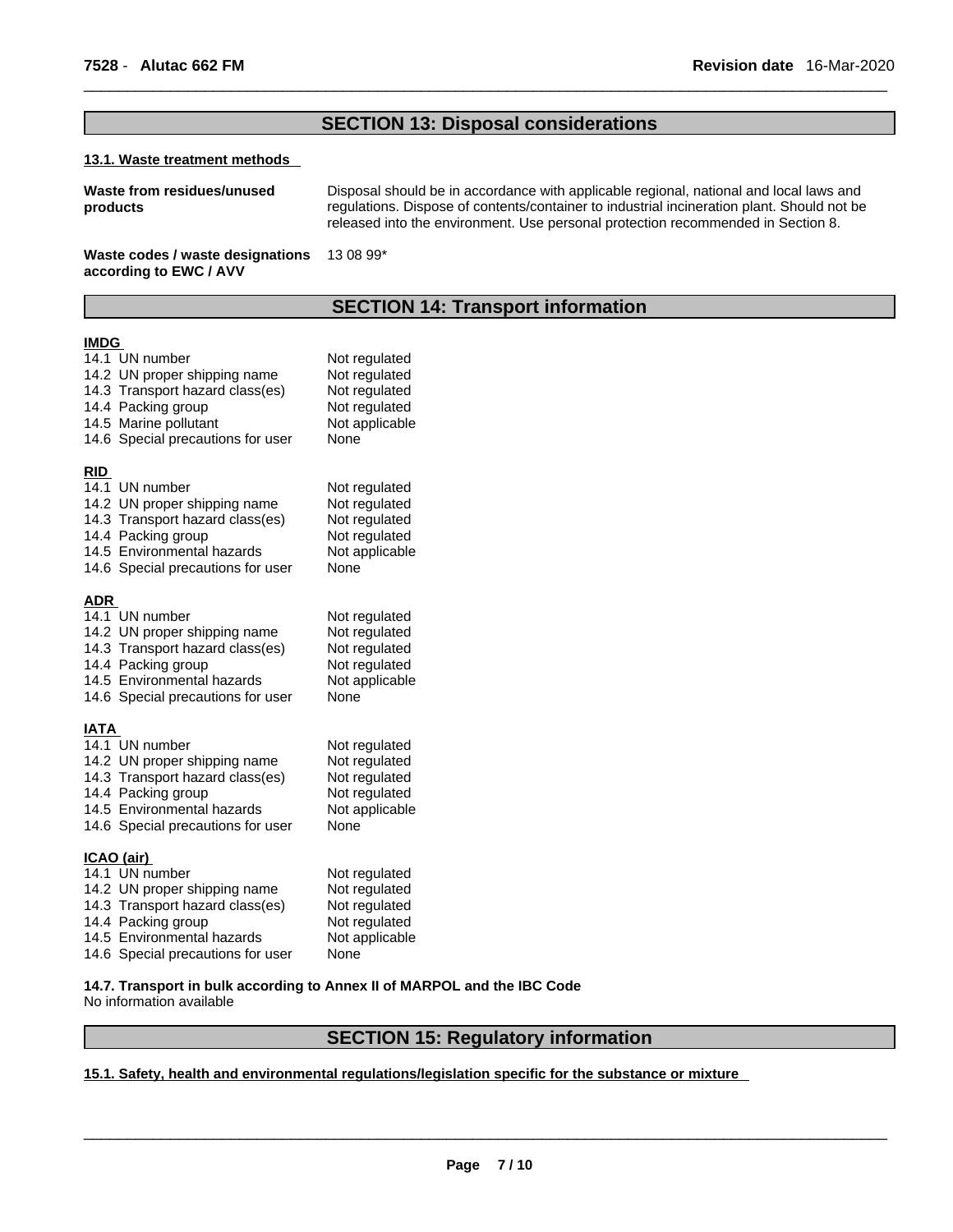**Water hazard class (WGK)** slightly hazardous to water (WGK 1).

#### **European Union**

Take note of Directive 98/24/EC on the protection of the health and safety of workers from the risks related to chemical agents at work

#### **Authorisations and/or restrictions on use**

This product does not contain substances subject to authorisation (Regulation (EC) No. 1907/2006 (REACH), Annex XIV). This product does not contain substances subject to restriction (Regulation (EC) No. 1907/2006 (REACH), Annex XVII).

#### **Persistent Organic Pollutants**

Not applicable.

#### **Export Notification requirements**

Not applicable.

#### **Dangerous substance category per Seveso Directive (2012/18/EU)** Non-controlled.

**Ozone-depleting substances (ODS) regulation (EC) 1005/2009** Not applicable.

| <b>International Inventories</b> |          |
|----------------------------------|----------|
| <b>TSCA</b>                      | Complies |
| <b>DSL/NDSL</b>                  | Complies |
| <b>EINECS/ELINCS</b>             | Complies |
| <b>REACH</b>                     | Complies |
| <b>ENCS</b>                      | Complies |
| <b>IECSC</b>                     | Complies |
| <b>KECL</b>                      | Complies |
| <b>PICCS</b>                     |          |
| <b>AICS</b>                      | Complies |
| <b>NZIoC</b>                     | Complies |
| <b>TSCI</b>                      |          |

#### **Legend**

 **TSCA** - United States Toxic Substances Control Act Section 8(b) Inventory

 **DSL/NDSL** - Canadian Domestic Substances List/Non-Domestic Substances List

 **EINECS/ELINCS** - European Inventory of Existing Chemical Substances/European List of Notified Chemical Substances

 **REACH** - Registration, Evaluation, Authorization, and Restriction of Chemicals Regulation (EC 1907/2006)

 **ENCS** - Japan Existing and New Chemical Substances

 **IECSC** - China Inventory of Existing Chemical Substances

 **KECL** - Korean Existing and Evaluated Chemical Substances

 **PICCS** - Philippines Inventory of Chemicals and Chemical Substances

 **AICS** - Australian Inventory of Chemical Substances

 **NZIoC** - New Zealand Inventory of Chemicals

 **TSCI** - Taiwan Chemical Substance Inventory

#### **15.2. Chemical safety assessment**

**Chemical Safety Report** No information available.

## **SECTION 16: Other information**

#### **Full text of H-Statements referred to undersection 3**

H319 - Causes serious eye irritation

#### **Key or legend to abbreviations and acronyms used in the safety data sheet**

ADR - European Agreement concerning the International Carriage of Dangerous Goods by Road

ATE - Acute Toxicity Estimate

CAS - Chemical Abstracts Service

CLP - EU Regulation on the Classification, Labelling and Packaging of Substances and Mixture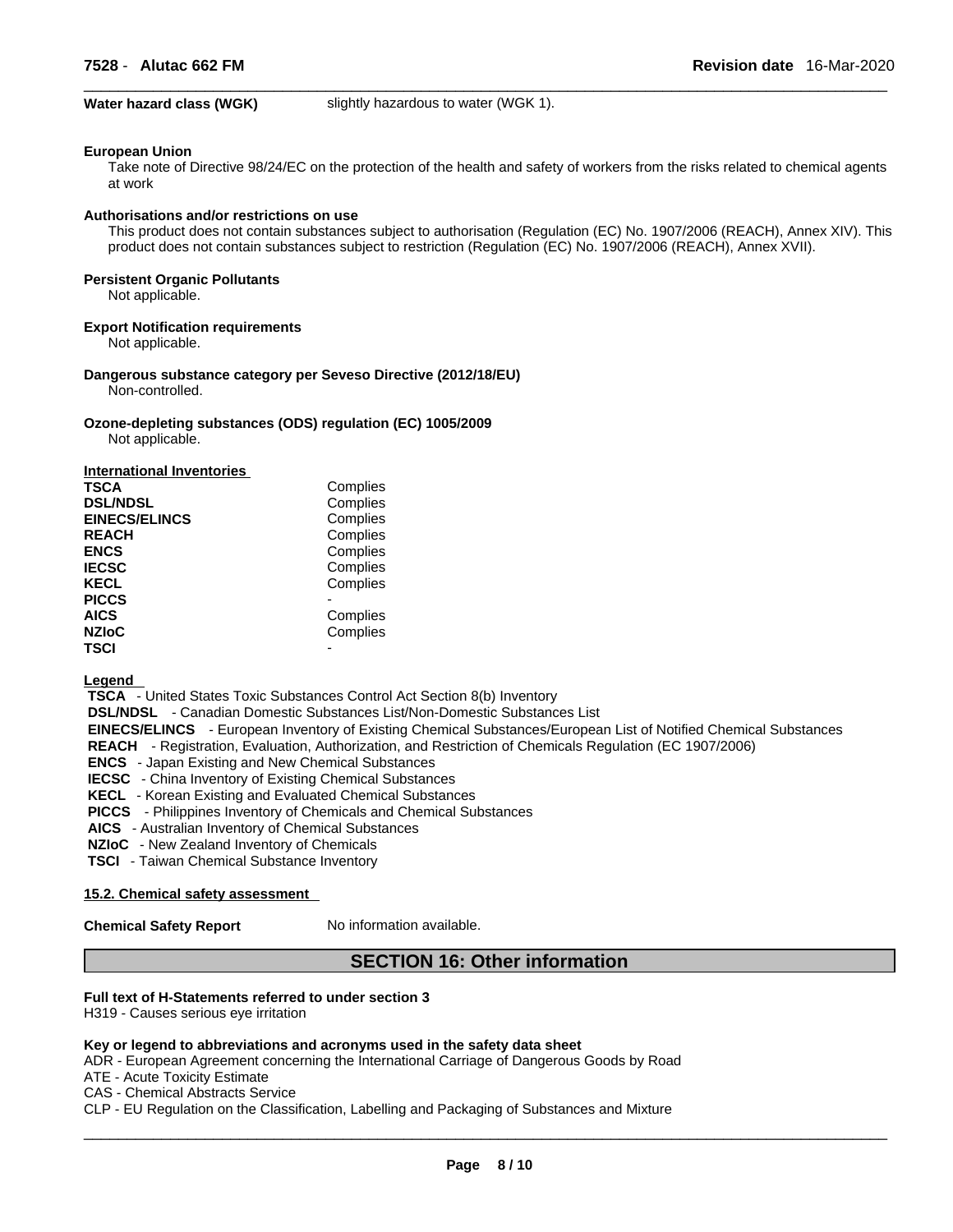|                        | 7528 - Alutac 662 FM                                                                                                                                                                                                                                                                                                                                                                                                                                                                                                                                                                                                                                                                                                                                                                                                                                                                                                                |                                                                                                                                                                                                                                                                                                                                                                                                                                                                                                                                                                                                                                                                                                                   | <b>Revision date</b> 16-Mar-2020                     |  |
|------------------------|-------------------------------------------------------------------------------------------------------------------------------------------------------------------------------------------------------------------------------------------------------------------------------------------------------------------------------------------------------------------------------------------------------------------------------------------------------------------------------------------------------------------------------------------------------------------------------------------------------------------------------------------------------------------------------------------------------------------------------------------------------------------------------------------------------------------------------------------------------------------------------------------------------------------------------------|-------------------------------------------------------------------------------------------------------------------------------------------------------------------------------------------------------------------------------------------------------------------------------------------------------------------------------------------------------------------------------------------------------------------------------------------------------------------------------------------------------------------------------------------------------------------------------------------------------------------------------------------------------------------------------------------------------------------|------------------------------------------------------|--|
|                        | EC - European Commission<br>EUH - European Hazard statement<br>GHS - Globally Harmonized System of Classification and Labelling<br>IATA - International Air Transport Association<br>IMDG - International Maritime Dangerous Goods<br>PBT - Persistent, Bio-accumulative and Toxic<br>STOT - Specific Target Organ Toxicity<br>VOC - Volatile Organic Compounds<br>vPvB - Very Persistent, Very Bio-accumulative                                                                                                                                                                                                                                                                                                                                                                                                                                                                                                                    | REACH - Registration, Evaluation, Authorisation and Restriction of Chemicals<br>RID - European Agreements Concerning the International Carriage of Dangerous Goods by Rail                                                                                                                                                                                                                                                                                                                                                                                                                                                                                                                                        |                                                      |  |
| TWA<br>Ceiling         | TWA (time-weighted average)<br>Maximum limit value                                                                                                                                                                                                                                                                                                                                                                                                                                                                                                                                                                                                                                                                                                                                                                                                                                                                                  | Legend Section 8: EXPOSURE CONTROLS/PERSONAL PROTECTION<br><b>STEL</b>                                                                                                                                                                                                                                                                                                                                                                                                                                                                                                                                                                                                                                            | STEL (Short Term Exposure Limit)<br>Skin designation |  |
|                        | <b>Classification procedure</b><br>Calculation method<br>Bridging principle "Substantially similar mixtures"<br>Expert judgment and weight of evidence determination<br>Acute Exposure Guideline Level(s) (AEGL(s))<br>Agency for Toxic Substances and Disease Registry (ATSDR)<br>EPA (Environmental Protection Agency)<br>European Chemicals Agency<br>European Food Safety Authority (EFSA)<br>Food Research Journal<br>Hazardous Substance Database<br>International Uniform Chemical Information Database (IUCLID)<br>Japan GHS Classification<br>National Library of Medicine's ChemID Plus (NLM CIP)<br>National Library of Medicine's PubMed database (NLM PUBMED)<br>National Toxicology Program (NTP)<br>NIOSH (National Institute for Occupational Safety and Health)<br>RTECS (Registry of Toxic Effects of Chemical Substances)<br>U.S. Environmental Protection Agency ChemView Database<br>World Health Organization | Key literature references and sources for data used to compile the SDS<br>Australian National Industrial Chemicals Notification and Assessment Scheme (NICNAS)<br>New Zealand's Chemical Classification and Information Database (CCID)<br>Organisation for Economic Co-operation and Development Environment, Health, and Safety Publications<br>Organisation for Economic Co-operation and Development High Production Volume Chemicals Programme<br>Organisation for Economic Co-operation and Development Screening Information Data Set<br>U.S. Environmental Protection Agency Federal Insecticide, Fungicide, and Rodenticide Act<br>U.S. Environmental Protection Agency High Production Volume Chemicals |                                                      |  |
| <b>Issuing Date</b>    |                                                                                                                                                                                                                                                                                                                                                                                                                                                                                                                                                                                                                                                                                                                                                                                                                                                                                                                                     | 24-Jun-2013                                                                                                                                                                                                                                                                                                                                                                                                                                                                                                                                                                                                                                                                                                       |                                                      |  |
|                        | 16-Mar-2020<br><b>Revision date</b>                                                                                                                                                                                                                                                                                                                                                                                                                                                                                                                                                                                                                                                                                                                                                                                                                                                                                                 |                                                                                                                                                                                                                                                                                                                                                                                                                                                                                                                                                                                                                                                                                                                   |                                                      |  |
|                        | SDS sections updated, 1, 2, 3, 4, 5, 6, 7, 8, 9, 10, 11, 12, 13, 14, 15, 16.<br><b>Revision Note</b>                                                                                                                                                                                                                                                                                                                                                                                                                                                                                                                                                                                                                                                                                                                                                                                                                                |                                                                                                                                                                                                                                                                                                                                                                                                                                                                                                                                                                                                                                                                                                                   |                                                      |  |
| <b>Training Advice</b> |                                                                                                                                                                                                                                                                                                                                                                                                                                                                                                                                                                                                                                                                                                                                                                                                                                                                                                                                     | None in particular. The information required is contained in this Safety Data Sheet.                                                                                                                                                                                                                                                                                                                                                                                                                                                                                                                                                                                                                              |                                                      |  |

**This material safety data sheet complies with the requirements of Regulation (EC) No. 1907/2006**

#### **Disclaimer**

The information provided in this Safety Data Sheet is correct to the best of our knowledge, information and belief at the date of its publication. The information given is designed only as a guidance for safe handling, use, processing, storage, transportation, disposal and release and is not to be considered a warranty or quality specification. The information relates only to the specific material designated and may not be valid for such material used in combination with any other **materials or in any process,unless specified in the text.**